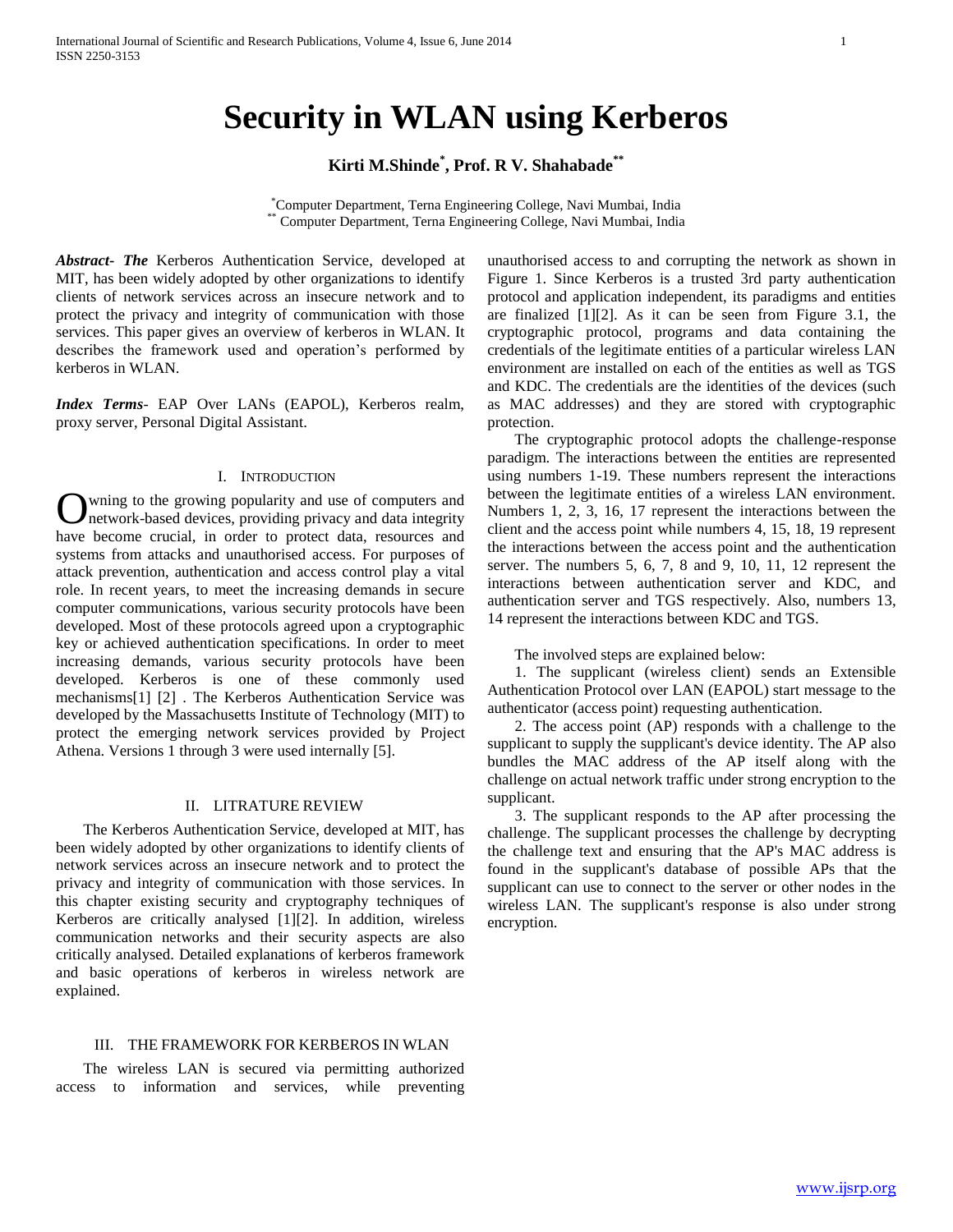International Journal of Scientific and Research Publications, Volume 4, Issue 6, June 2014 2 ISSN 2250-3153

Authentication Server/Certification Authority



**Figure 1: The proposed Framework**

 4. The AP challenges the authentication server (AS). The challenge text is bundled with the AP's and the supplicant's MAC address still under strong encryption.

 5. The AS sends an EAP Over LANs (EAPOL) start message to the KDC requesting authentication.

 6. The KDC responds with a challenge to the AS to supply the AS's device identity. The KDC point also bundles the MAC address of the AS itself along with the challenge on actual network traffic under strong encryption to the AS.

 7. The AS challenges the KDC. The challenge text is bundled with the AS's, AP's and the supplicant's MAC addresses still under strong encryption.

 8. The KDC responds to the application server's challenge after processing the content of the challenge text. The process involves the decryption of challenge text and a confirmation or proof of knowledge of the existence of both AS and the address of the server. The KDC sends this response under encryption to the AS.

 9. The AS sends an EAPOL start message to the TGS requesting authentication.

 10. The TGS responds with a challenge to the AS to supply the AS's device identity. The TGS points also bundles the MAC address of the AS itself along with the challenge on actual network traffic under strong encryption to the AS.

 11. The AS challenges the TGS. The challenge text is bundled with the AS's, AP's and the supplicant's MAC addresses still under strong encryption.

 12. The TGS responds to the AS's challenge after processing the content of the challenge text. The process involves the decryption of challenge text and a confirmation or proof of knowledge of the existence of both AS and the address of the server. The TGS sends this response under encryption to the AS.

 13. The KDC server challenges the TGS. The challenge text is bundled with the KDC's, AP's and the supplicant's MAC addresses still under strong encryption.

 14. The TGS responds to the KDC's challenge after processing the content of the challenge text. The process involves the decryption of challenge text and a confirmation or proof of knowledge of the existence of both KDC and the address of the KDC. The TGS sends this response.

 15. The AS responds to the AP's challenge after processing the content of the challenge text. The processing involves the decryption of the challenge text and a confirmation or proof of knowledge of the existence of both the AP and the supplicant within the secured database of the server. The response includes the MAC address of the server. The AS sends this response under encryption to the AP.

 16. The AP challenges the supplicant to run the program to authenticate the end user.

 17. If the user responds correctly to the authentication request, the supplicant responds accordingly to the AP.

 18. The AP sends the users sign-on response from the supplicant to the AS for the necessary processing.

 19. The AS responds to the AP with either the ACCEPT packet or the REJECT packet, depending on the outcome of the processing, to the AP. This makes the AP to transition to the authorized state to allow traffic to and from the supplicant with the ACCEPT message or unauthorised state with the REJECT message.

 The proposed model presented above is addition of a new variant on highly confidential, popular authentication protocol, Kerberos for wireless LANs.

#### IV. BASIC OPRATION OF KERBEROS IN WIRELESS COMMUNICATION NETWORK

 In wireless networks, although Kerberos relies on the provisions of IEEE 802.1 x standards, owing to the fact that, its operation is system and application independent, security features for authentication are independent as well. Kerberos protocol assumes that initial transactions take place on an open network where clients and servers may not be physically secure and packets travelling on the network can be monitored and even possibly be modified.

 Due to the critical function of the KDC, multiple KDCs are normally utilized, where each KDC stores a database of users, servers, and secret keys. However, since the KDC stores secret keys for every user and server on the network; they must be kept completely secure. If an attacker were to obtain administrative access to the KDC, the attacker would have access to the complete resources of Kerberos realm[4].

 Kerberos tickets are cached on the client systems. If an attacker gains administrative access to a Kerberos client system, he can impersonate the authenticated users of that system. In other words, the authentication service authenticates the client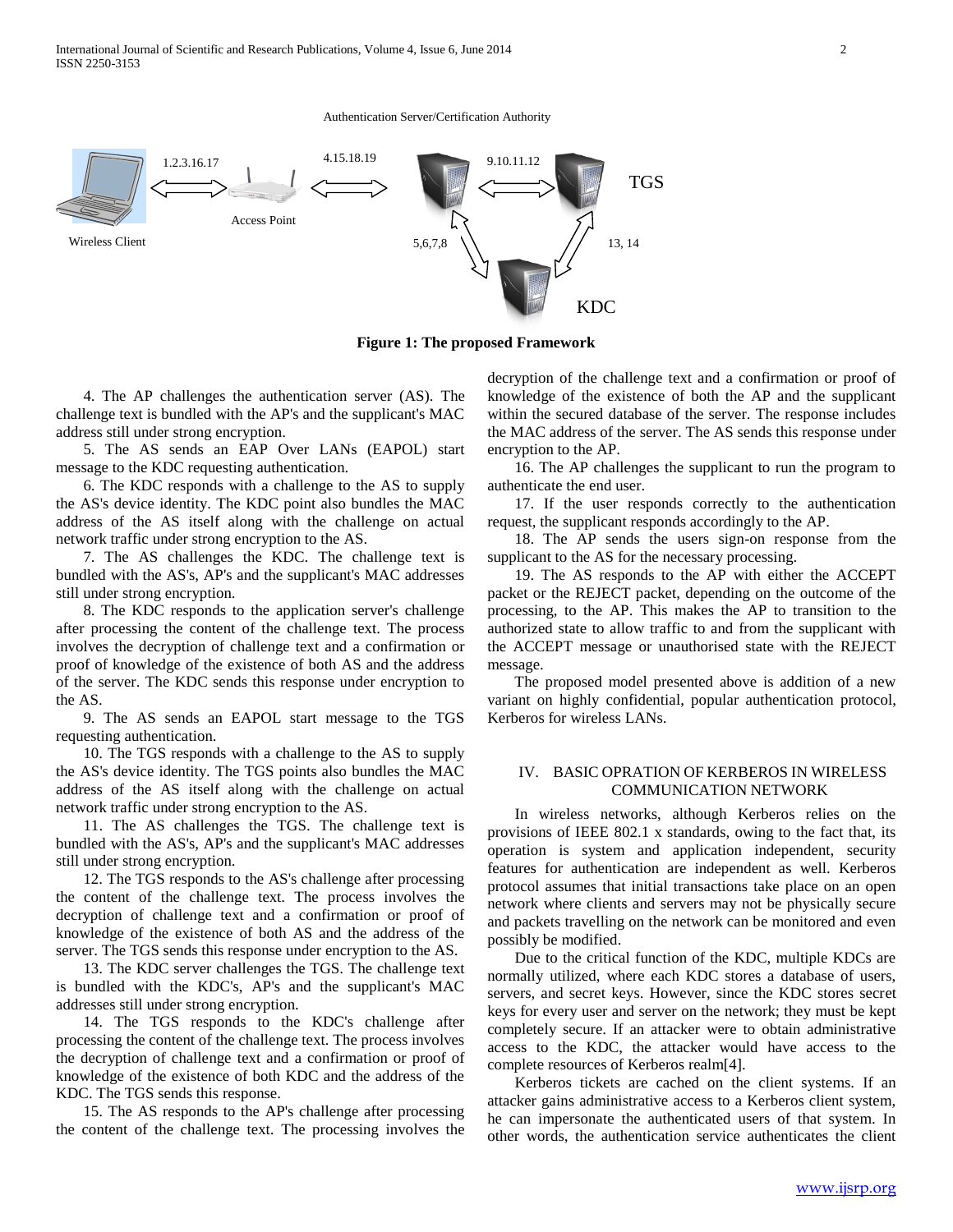and replies to the client with a ticket to the TGS. The TGS receives the ticket from the client and checks its validity and replies to the client with a new ticket for the server the client wishes to use. In order to prevent ticket hijacking, Kerberos KDC must be able to verify that the user who is presenting the ticket is the same user to whom the ticket was issued. This is shown in Figure 2.

#### **1. Authorisation**



# **Figure 2: Kerberos in action in a wireless network**

 The performance evaluation of Kerberos security protocol have two different achievements, public key assistance and the addition of a proxy server.

 Firstly, they used public-key infrastructures Public Key Cryptography for Initial Authentication in Kerberos (PKINIT), Public Key Cryptography for Cross-Realm Authentication in Kerberos (PKCROSS) and Public Key Utilizing Tickets for Application Servers (PKTAPP). In PKINIT, messages are added to change user secret key authentication to public key authentication. It manages secret keys for large number of clients. Nevertheless, it does not address key management of large number of realms. Additionally, as mentioned above, Kerberos uses key distribution and all tickets in its realm are issued by KDC. Since all authentications pass through the KDC, this causes performance bottleneck. At this point, PKTAPP is used for trying to eliminate bottleneck and reduce communication traffic by implementing authentication exchange directly between client and application server.

 Secondly, in the same study they have proposed the use of proxy servers, Initial Authentication and Pass through Authentication using Kerberos V5 and GSS-API (IAKERB) and Charon for mobile communication systems. Former one is used as a proxy server, when a client could not establish a direct connection with KDC. Latter one adapts standard Kerberos authentication to a mobile Personal Digital Assistant (PDA) platform. Charon uses Kerberos to establish a trust relationship

between a user and a proxy. However, as a result, it is possible to say that, although some additional public-key infrastructures are added to various stages of Kerberos, in terms of server and network capacity, they are fully suitable for simpler networks and could not work with more than one application server. In addition to these, a proxy is used to increase encryption process for both client and server; however, it produces delays during the transactions of authentication messages between client and server. Additionally, since wireless network speed increases, the proxy became insuffient and affects the response time.

 Kerberos assisted authentication in mobile ad-hoc networks has been created by utilizing traditional features of Kerberos. Their logic appears to lack evidence that the notorious flaws of traditional Kerberos have been addressed in their solution. These flaws include replay attacks and distributed session keys. However, their solution seems to address issues of password guessing attacks.

#### V. CONCLUSION

 In this paper Basic terms and techniques used in this research are defined. Kerberos authentication protocol and its basic operation in wireless communication networks are studied. The existing authentication methods developed for Kerberos in wireless communication networks are critically analysed . The